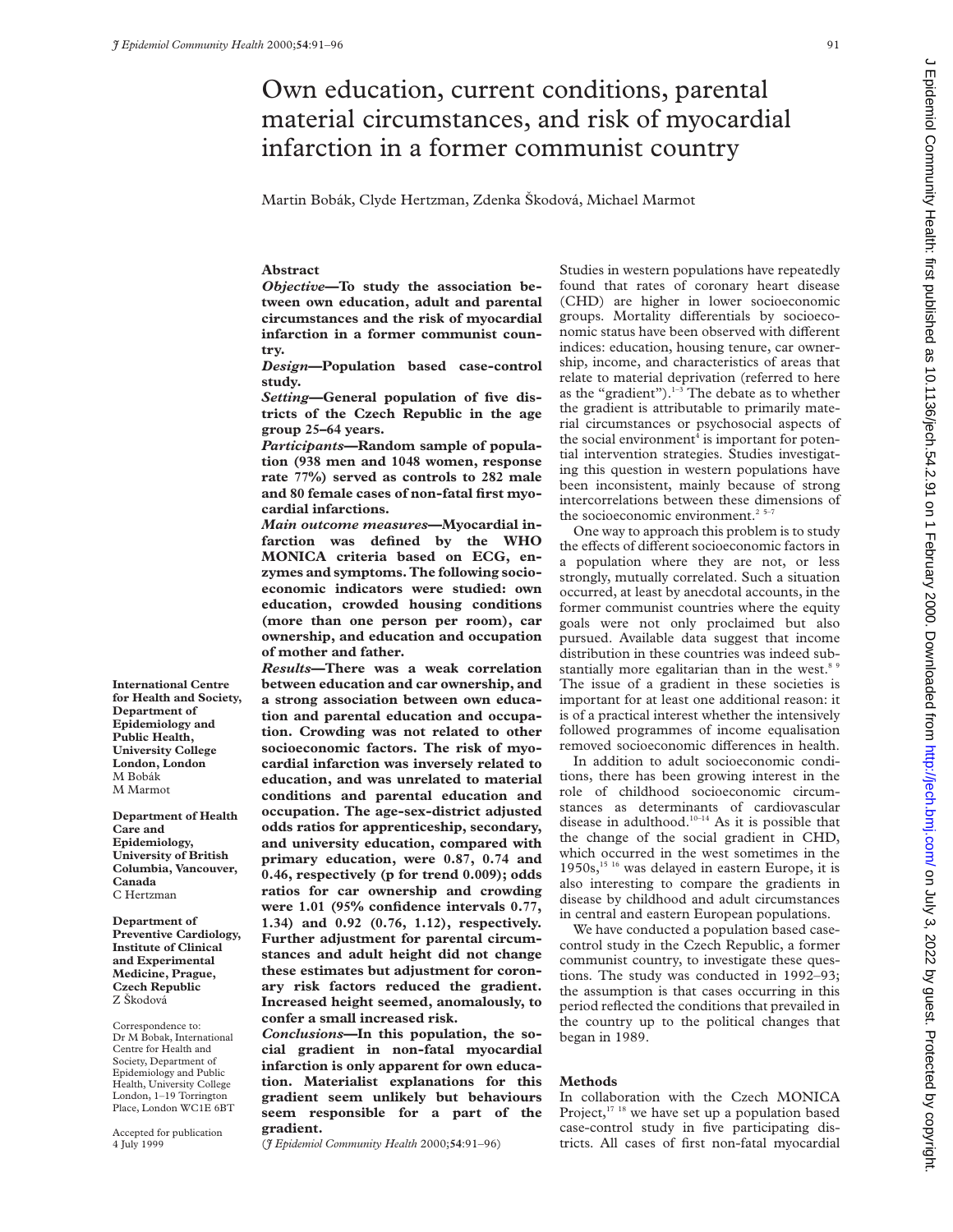*Table 1 Descriptive characteristics of cases and controls (percentages in parentheses)*

| Men       |                                                                                                                    | Women                                                                                       |                                                                                                   |
|-----------|--------------------------------------------------------------------------------------------------------------------|---------------------------------------------------------------------------------------------|---------------------------------------------------------------------------------------------------|
| Cases     | Controls                                                                                                           | Cases                                                                                       | <b>Controls</b>                                                                                   |
| 279 (100) | 938 (100)                                                                                                          | 79 (100)                                                                                    | 1048 (100)                                                                                        |
|           |                                                                                                                    |                                                                                             |                                                                                                   |
|           |                                                                                                                    | 0(0)                                                                                        | 234 (22)                                                                                          |
|           | 308 (33)                                                                                                           |                                                                                             | 310 (30)                                                                                          |
|           |                                                                                                                    |                                                                                             | 276 (26)                                                                                          |
| 120(43)   | 184 (20)                                                                                                           | 51 (65)                                                                                     | 228 (22)                                                                                          |
|           |                                                                                                                    |                                                                                             |                                                                                                   |
| 59 (21)   | 110(12)                                                                                                            | 39 (49)                                                                                     | 314 (30)                                                                                          |
| 132 (47)  | 475 (51)                                                                                                           | 24 (30)                                                                                     | 306 (29)                                                                                          |
| 70(25)    | 253(27)                                                                                                            | 16(20)                                                                                      | 370 (35)                                                                                          |
| 18(7)     | 100(11)                                                                                                            | (0)                                                                                         | 58 (6)                                                                                            |
|           |                                                                                                                    |                                                                                             |                                                                                                   |
| 66 (24)   | 235(25)                                                                                                            | 34 (43)                                                                                     | 329 (31)                                                                                          |
| 213 (76)  | 703 (75)                                                                                                           | 45 (57)                                                                                     | 719 (69)                                                                                          |
|           |                                                                                                                    |                                                                                             |                                                                                                   |
| 187 (67)  | 502 (54)                                                                                                           | 62 (79)                                                                                     | 604 (58)                                                                                          |
| 92 (33)   | 436 (46)                                                                                                           | 17 (22)                                                                                     | 444 (42)                                                                                          |
|           |                                                                                                                    |                                                                                             |                                                                                                   |
| 250 (90)  | 805 (86)                                                                                                           | 72 (92)                                                                                     | 892 (86)                                                                                          |
| 27(10)    | 122(13)                                                                                                            | 5(6)                                                                                        | 142 (14)                                                                                          |
|           | 9(1)                                                                                                               |                                                                                             | 7(1)                                                                                              |
|           |                                                                                                                    |                                                                                             |                                                                                                   |
| 232 (84)  | 696 (75)                                                                                                           | 65 (88)                                                                                     | 788 (76)                                                                                          |
| 36(13)    | 206 (22)                                                                                                           | 7(9)                                                                                        | 216(21)                                                                                           |
|           | 28(3)                                                                                                              |                                                                                             | 30(3)                                                                                             |
|           |                                                                                                                    |                                                                                             |                                                                                                   |
| 74 (27)   | 333 (36)                                                                                                           | 20(26)                                                                                      | 377 (37)                                                                                          |
| 67 (24)   | 206 (22)                                                                                                           | 19(25)                                                                                      | 229 (22)                                                                                          |
| 24(9)     | 103(11)                                                                                                            | 6(8)                                                                                        | 109(11)                                                                                           |
|           |                                                                                                                    |                                                                                             | 168(16)                                                                                           |
|           |                                                                                                                    |                                                                                             | 145(14)                                                                                           |
|           |                                                                                                                    |                                                                                             |                                                                                                   |
|           |                                                                                                                    |                                                                                             | 465(46)                                                                                           |
|           |                                                                                                                    |                                                                                             | 166(16)                                                                                           |
|           |                                                                                                                    |                                                                                             | 223(22)                                                                                           |
|           |                                                                                                                    |                                                                                             | 144 (14)                                                                                          |
|           | 8(1)                                                                                                               |                                                                                             | 14(1)                                                                                             |
|           | 5(2)<br>34 (12)<br>120(43)<br>1(0)<br>8(3)<br>26(9)<br>86 (31)<br>136 (49)<br>59 (21)<br>41 (15)<br>36(13)<br>3(1) | 208 (22)<br>238 (25)<br>139 (15)<br>147 (16)<br>465(50)<br>131 (14)<br>168 (18)<br>149 (16) | 6(8)<br>22 (28)<br>1(1)<br>2(3)<br>3(4)<br>28 (36)<br>38 (54)<br>16(23)<br>12(17)<br>3(4)<br>1(1) |

infarction (MI) in the age group 25–64 years, identified by the existing register of MI and fulfilling the WHO MONICA criteria of definite or probable  $MI$ ,<sup>19</sup> were considered eligible. Definite MI was defined (1) by certain ECG, or (2) by probable ECG plus abnormal enzymes, or (3) by typical symptoms and uncertain or unavailable ECG and enzymes. A total of 380 non-fatal first MI occurred in the five districts over the period 15 March 1992–14 March 1993, and all have agreed to participate in the study.

An age stratified random sample, drawn from the population registers of the five districts, served as controls for the cases. Subjects were invited by mail, and nonresponders were sent up to three reminders; 984 men and 1068 women participated in the study (final response rate 77%). Nonparticipants were sent a short mail questionnaire, which was returned by 71% of them.

Cases were recruited in hospitals and cardiological outpatient clinics. Over 97% of cases were interviewed within two weeks after the infarction, before discharge from the hospital; the few cases hospitalised outside

Table 2 Correlation coefficients between current and parental socioeconomic circumstances *in the population sample (controls)*

|                    | Own<br>education | Car ownership Crowding |      | Mother's<br>education | Father's<br>education |
|--------------------|------------------|------------------------|------|-----------------------|-----------------------|
| Own education      | 1.0              |                        |      |                       |                       |
| Car ownership      | 0.17             | 1.0                    |      |                       |                       |
| Crowding           | 0.03             | 0.01                   | 1.0  |                       |                       |
| Mother's education | 0.31             | 0.03                   | 0.01 | 1.0                   |                       |
| Father's education | 0.32             | 0.05                   | 0.02 | 0.52                  | 1.0                   |
| Adult height       | 0.22             | 0.12                   | 0.07 | 0.10                  | 0.11                  |

their districts were interviewed in outpatient clinics. Controls were invited to be interviewed in their local hospital. Data on cases and controls were collected by identical protocol, by personnel of the local hospital. The questionnaire included socioeconomic, demographic, childhood and psychosocial factors, life styles and health behaviours. History of having high blood pressure and high cholesterol diagnosed by a doctor was taken, and the subjects underwent anthropometric measurements. Own education was categorised into primary, apprenticeship, secondary and university, according to Czech census. Subjects reported whether their household owned a car and the number of rooms and people in their house/flat. Crowding was defined as more than one person per room. The questionnaire included three categories of mother's and father's education (primary/apprenticeship, secondary and university), and names of mother's and father's occupations, which were classified into five categories (industrial manual; agricultural manual; non-manual clerical; professional; and not working).

After excluding subjects with missing information on socioeconomic status, the analyses used data on 279 male and 79 female cases and 938 male and 1048 female controls. Associations between adult height, as a measure of childhood social circumstances, and parental and adult socioeconomic circumstances, were assessed by linear regression for men and women separately, adjusting for age and district. The associations between socioeconomic factors and MI was estimated by unconditional logistic regression. As there was no significant interaction between any socioeconomic factor and sex, data for both sexes were pooled. Firstly, odds ratios for MI by categories of socioeconomic factors were adjusted for sex, age as a continuous variable, and district. Secondly, odds ratios for adult own socioeconomic status were adjusted for a range of coronary risk factors. Finally, odds ratios of MI were estimated in a model incorporating parental, childhood and current circumstances.

#### **Results**

Table 1 shows descriptive characteristics of the cases and controls. The large differences in age distribution between cases and controls reflect their selection. The study recruited all incident cases, and accordingly their age distribution reflects the increasing incidence of MI with age. Controls were a population random sample stratified for age, and their ages are therefore equally distributed. These differences in age structure affect the crude comparisons of cases and controls with respect to their socioeconomic status, as age is related to both education (younger persons tend to be better educated) and material circumstances (older people tend to live in better conditions). All further case-control comparisons in the paper are adjusted for age.

Table 2 shows correlations between own education, parental education and current material circumstances in controls. Car ownership was more common among subjects with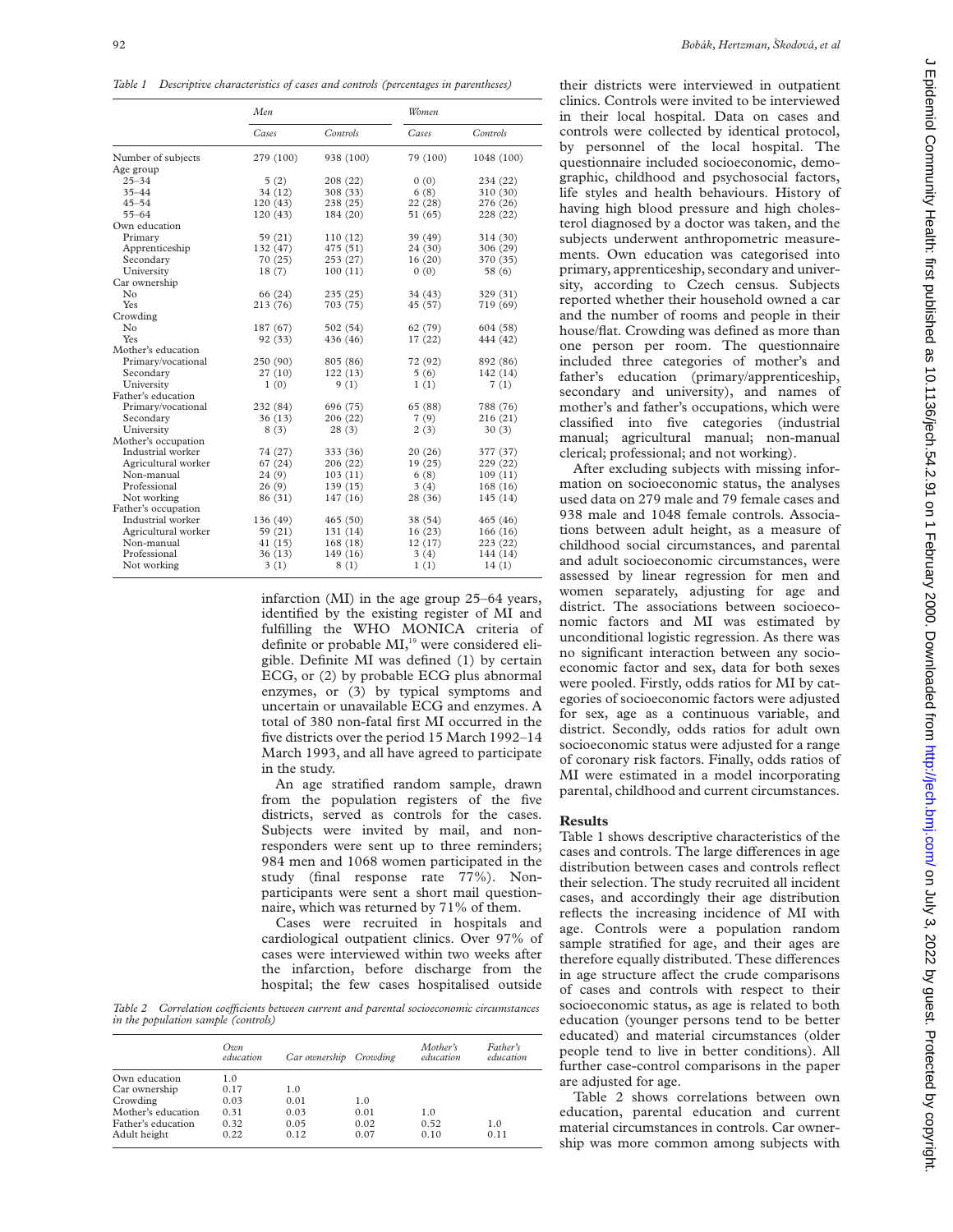*Table 3 Odds ratios (95% confidence intervals) for socioeconomic characteristics and risk of MI, both sex combined*

|                | Adjusted for<br>age, sex and district | Fully adjusted $*$   |
|----------------|---------------------------------------|----------------------|
| Education      |                                       |                      |
| Primary        | 1.0                                   | 1.0                  |
| Apprenticeship | (0.63, 1.20)<br>0.87                  | (0.64, 1.32)<br>0.93 |
| Secondary      | (0.52, 1.07)<br>0.74                  | (0.57, 1.26)<br>0.85 |
| University     | (0.25, 0.84)<br>0.46                  | (0.31, 1.15)<br>0.60 |
| p for trend    | 0.009                                 | 0.142                |
| Car ownership  |                                       |                      |
| No             | 1.0                                   | 1.0                  |
| Yes            | (0.77, 1.34)<br>1.01                  | (0.93, 1.75)<br>1.27 |
| Crowding       |                                       |                      |
| No             | 1.0                                   | 1.0                  |
| Yes            | 0.92<br>(0.76.1.12)                   | (0.61, 1.13)<br>0.83 |

\*Age, sex, district, smoking, waist-hip ratio, history of diabetes, hypertension, and hypercholesterolaemia, and all socioeconomic characteristics in one model.

higher education, and crowding was associated with neither education nor car ownership. Parental education was only weakly associated with current material circumstances, and moderately associated with own education. Own education was also related to parental occupation but this was largely explained by parental education (not shown).

Age and district adjusted associations between socioeconomic characteristics and MI were similar in both genders (not shown) and data were therefore pooled. The odds ratios for MI declined with education but did not show any significant relation to car ownership or crowding (table 3). Adjustment for coronary risk factors (smoking, waist-hip ratio, and history of hypertension, hypercholesterolaemia and diabetes; the last column of table 3) somewhat reduced the odds ratios for education and

*Table 4 Association between height and own and parents' socioeconomic status, by sex (differences from the baseline category, in cm, adjusted for age and district)*

|                     | Age and district adjusted |                   |
|---------------------|---------------------------|-------------------|
|                     | Men                       | Women             |
| Own education       |                           |                   |
| Primary             |                           |                   |
| Vocational          | $2.27(0.67)$ ***          | $0.93(0.46)$ *    |
| Secondary           | 3.78 $(0.72)$ ***         | 2.26 $(0.44)$ *** |
| University          | $4.08(0.86)$ ***          | 3.52 $(0.78)$ *** |
| Car ownership       |                           |                   |
| No                  |                           |                   |
| Yes                 | $1.39(0.36)$ *            | $1.27(0.37)$ *    |
| Crowding            |                           |                   |
| No                  |                           |                   |
| Yes                 | $-0.60(0.44)$             | 0.23(0.25)        |
| Mother's education  |                           |                   |
| Primary/vocational  |                           |                   |
| Secondary           | $1.89(0.56)$ *            | $1.27(0.46)$ *    |
| University          | 4.38 $(1.39)$ *           | 3.18 $(0.96)$ *   |
| Father's education  |                           |                   |
| Primary/vocational  |                           |                   |
| Secondary           | $1.83(0.45)$ *            | $1.29(0.41)$ *    |
| University          | 2.45(1.55)                | $2.34(0.74)$ *    |
| Mother's occupation |                           |                   |
| Industrial worker   |                           |                   |
| Agricultural worker | $-0.73(0.57)$             | 0.31(0.42)        |
| Non-manual          | 1.02(0.43)                | 1.40(0.68)        |
| Professional        | $2.02(0.42)$ **           | $1.99(0.46)$ **   |
| Not working         | 0.14(0.64)                | $-0.44(0.24)$     |
| Father's occupation |                           |                   |
| Industrial worker   |                           |                   |
| Agricultural worker | $-0.38(0.88)$             | $-0.02(0.75)$     |
| Non-manual          | $2.28(0.76)$ *            | 1.92(0.75)        |
| Professional        | $2.33(0.68)$ *            | $1.50(0.54)$ *    |
| Not working         | 1.29(4.28)                | 1.27(4.66)        |

 $\star$ p<0.05;  $\star\star$ p<0.01,  $\star\star\star$ p<0.001.

### KEY POINTS

- $\bullet$  In contrast with western populations, education and material circumstances are only weakly associated in the former communist countries.
- We found that the risk of myocardial infarction was strongly related to education but not to car ownership, crowding, or parental education and occupation.
- Risk factors explained part of the educational gradient.
- $\bullet$  These results suggest that material explanations for the educational gradient in myocardial infarction are unlikely. Health behaviours and psychosocial or developmental factors associated with success of failure in education may explain inequalities in the risk of myocardial infarction.

the trend lost statistical significance. Car ownership and crowding remained unrelated to MI.

We were interested in whether the association between education and MI may be influenced by socioeconomic circumstances in childhood. Own education was related to parental education and occupation; men and women with parents with higher education and non-manual clerical and professional occupations were more likely to achieve university education (not shown). Height, seen as an index of material circumstances in childhood, was associated most strongly with own education, somewhat less with parental education and occupation, weakly with car ownership, and not at all with crowding (table 5).

Parental education was positively associated with MI; age-sex-district adjusted odds ratios for father's and mother's education (university versus primary) were 1.51 (95% CI 0.71, 3.22) and 1.52 (0.32, 7.29), respectively (table 6). Odds ratio for 1 cm increase in adult hight was 1.02 (95%CI 1.00, 1.04). There was a slightly increased risk of MI among subjects whose mothers did not work, but there was not reduction in risk among those with parents in professional occupations. Controlling for these variables did not change the effects of own education at all.

# **Discussion**

In this former communist country, one's own education was related to risk of MI in the expected direction (that is, inversely), but current material circumstances or parental socioeconomic characteristics were not associated with the disease.

Evidence that a strong educational gradient in mortality existed in communist and postcommunist societies has recently emerged. Although cause specific mortality has been examined only in a minority of the studies, it seems that educational differences in mortality are a general phenomenon in central and eastern Europe. $2\overline{0}-27$  Unfortunately, these studies have not examined the role of other socioeconomic factors. Our previous study on risk factors<sup>28</sup> and this report on myocardial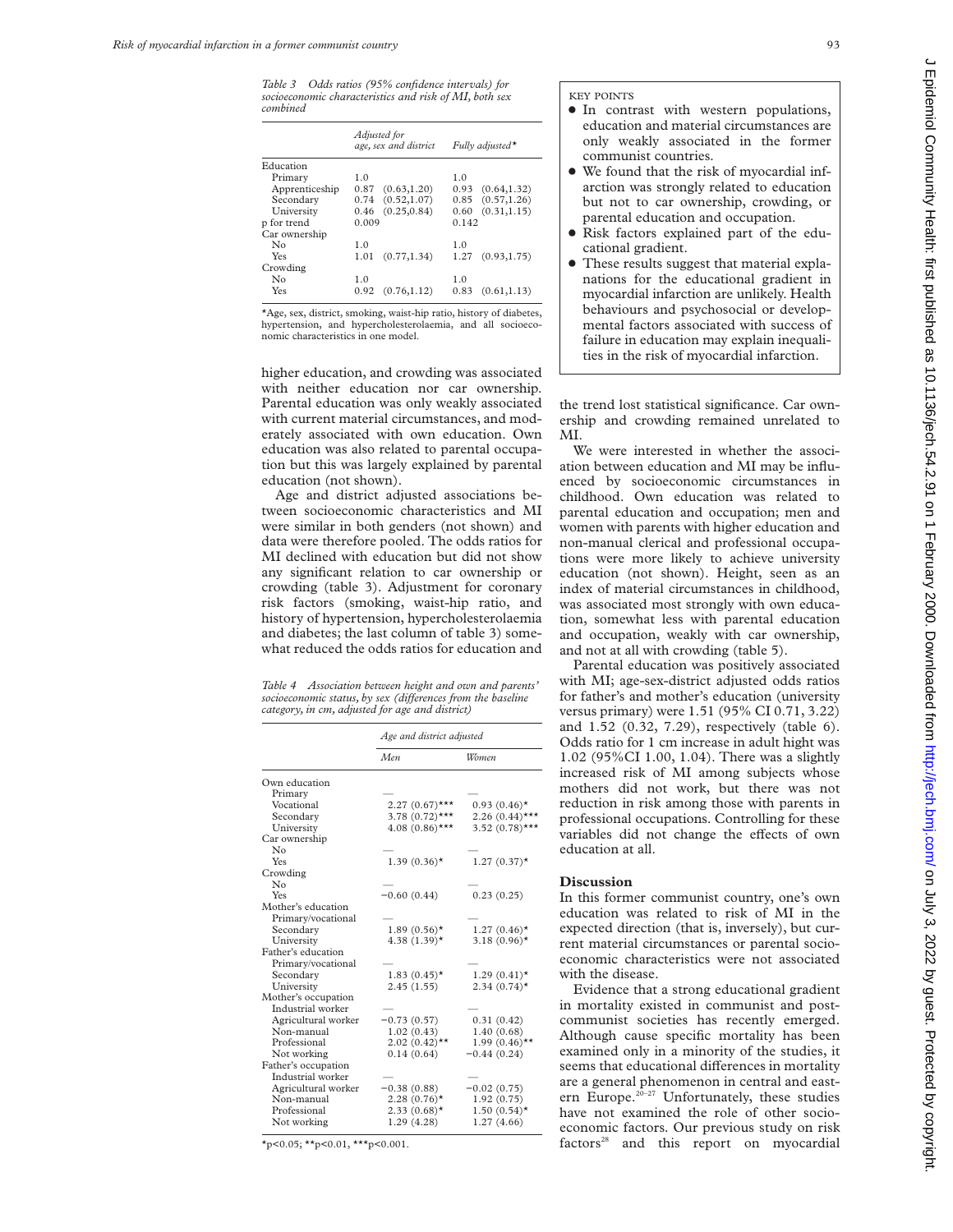*Table 5 Odds ratios (95% confidence intervals) of MI for adult and parental socioeconomic status*

|                            | Adjusted for age, sex<br>and district | Adjusted for age, sex, district<br>and all variables in the table |
|----------------------------|---------------------------------------|-------------------------------------------------------------------|
| Education                  |                                       |                                                                   |
| Primary                    | 1.0                                   | 1.0                                                               |
| Apprenticeship             | 0.87(0.63, 1.20)                      | 0.84(0.59, 1.20)                                                  |
| Secondary                  | 0.74(0.52, 1.07)                      | 0.68(0.45, 1.02)                                                  |
| University                 | 0.46(0.25, 0.84)                      | 0.40(0.21, 1.77)                                                  |
| p for trend                | 0.009                                 | 0.003                                                             |
| Car ownership              |                                       |                                                                   |
| No                         | 1.0                                   | 1.0                                                               |
| Yes                        | 1.01(0.77, 1.34)                      | 1.15(0.85, 1.56)                                                  |
| Crowding                   |                                       |                                                                   |
| No                         | 1.0                                   | 1.0                                                               |
| Yes                        | 0.92(0.76, 1.12)                      | 0.91(0.68, 1.22)                                                  |
| Height (per 1 cm increase) | 1.02(1.00, 1.04)                      | 1.02(1.00, 1.04)                                                  |
| Mother's education         |                                       |                                                                   |
| Primary/vocational         | 1.0                                   | 1.0                                                               |
| Secondary                  | 1.20(0.78, 1.84)                      | 1.67(0.91, 3.07)                                                  |
| University                 | 1.52(0.32, 7.29)                      | 2.23(0.38, 13.3)                                                  |
| p for trend                | 0.341                                 | 0.074                                                             |
| Father's education         |                                       |                                                                   |
| Primary/vocational         | 1.0                                   | 1.0                                                               |
| Secondary                  | 0.74(0.51, 1.07)                      | 0.73(0.45, 1.18)                                                  |
| University                 | 1.51(0.71, 3.22)                      | 1.50(0.59, 3.86)                                                  |
| p for trend                | 0.592                                 | 0.742                                                             |
| Mother's occupation        |                                       |                                                                   |
| Industrial worker          | 1.0                                   | 1.0                                                               |
| Agricultural worker        | 1.02(0.72, 1.45)                      | 1.05(0.69, 1.59)                                                  |
| Non-manual                 | 1.55(0.96, 2.50)                      | 1.77(1.07, 2.93)                                                  |
| Professional               | 1.00(0.63, 1.61)                      | 0.84(0.44, 1.63)                                                  |
| Not working                | 1.44(1.02, 2.03)                      | 1.55(1.07, 2.24)                                                  |
| Father's occupation        |                                       |                                                                   |
| Industrial worker          | 1.0                                   | 1.0                                                               |
| Agricultural worker        | 0.92(0.66, 1.29)                      | 0.95(0.63, 1.43)                                                  |
| Non-manual                 | 1.07(0.74, 1.55)                      | 1.04(0.69, 1.56)                                                  |
| Professional               | 0.76(0.51, 1.14)                      | 0.87(0.51, 1.48)                                                  |
| Not working                | 1.62(0.50, 5.32)                      | 1.63(0.48, 5.50)                                                  |

infarction suggest that education has been the main factor producing the gradients in coronary heart disease in these societies, at least until the early stages of the transition.

Parental factors and adult height were not associated with the risk of MI in the expected direction. Height was strongly associated with own education and less strongly with parental education and occupation (table 4). This association of height and own education lends support to the notion that one's level of education can be taken, in part, as a surrogate for the quality of childhood circumstances and experiences. However, higher levels of education were protective for MI whereas increasing height and maternal education seemed to confer a small risk. The former observation is consistent with studies in other countries, and with an interpretation that both own socioeconomic status and childhood experiences can affect the risk of MI in adulthood.13 14 29

The result on height is, however, anomalous, because tall stature is usually $30$  (although not always<sup>31</sup>) found to be protective. Our best speculation as to the reasons for this are as follows. The population in this study were made up of those who "came of age" in post-war Czechoslovakia. The Soviet style regime would have distributed social rewards differently from before the war. As education was an important social reward, higher levels of education conferred health benefits. On the other hand, tall stature would likely be a property of the children of more privileged parents from the pre-Soviet era. After the war, these families would have experienced, on average, a loss of privilege. Thus, for specific historical/ contextual reasons, tall stature might be a surrogate for adverse life experiences during the Soviet era. It is also possible that the Czech Republic, and perhaps other former communist countries, may have lagged behind western countries in development of the inverse gradient in coronary heart disease. This is also consistent with absence of the expected inverse relation between the risk of MI and parental socioeconomic circumstances and adult height.

Although case-control studies are generally thought of as more prone to bias than cohort studies, we believe that these results were not because of a major bias. We have attempted to recruit all incident non-fatal cases in the study population over one year. None of the identified cases refused to participate, and the final number of cases agrees well with numbers of registered infarction in other years.<sup>32</sup> Preferential recruitment of taller cases seems unlikely. Response rate among controls was 77%, and if non-responders were substantially more likely to have low education, the educational gradient found in our study could potentially be overestimated. However, this was not the case. A short mail questionnaire was obtained from 71% of non-responders. The proportions of subjects with primary education or apprenticeship were similar in responders and nonresponders: 61% and 60%, respectively. There were no differences in other socioeconomic characteristics. Even in the unlikely instance that all 29% of non-responders with no data (less than 7% of all controls) had primary education, the educational gradient would remain strong.

The second potential problem arises from the fact that only surviving cases of first MI were included in the study. This could have introduced bias because survival may be positively related to socioeconomic status<sup>33-35</sup> and, potentially, to height. Subjects with higher socioeconomic status would be over represented among cases, leading to underestimation of the effects of socioeconomic factors. However, to produce results such as we found would require a high degree of differential survival by material factors, education and height. This seems unlikely. Because risk factors used in multivariate analyses might change after a coronary event, information on their history (before the MI) was used instead of direct measurements. Bias related to measurement of height may also have occurred, as cases were measured during hospitalisation, and some doctors delegated the anthropometric measurements to nurses. It is likely, however, that such bias would be random, and should not lead to spurious results.

There is no clear cut definition of social stratification in post-communist societies.<sup>36</sup> The three socioeconomic factors in adulthood studied in this project were therefore selected to reflect different aspects of the socioeconomic environment. Despite a general trend towards higher income among better educated groups after  $1990$ ,<sup>37</sup> the data have confirmed the anecdotal impression that in the former communist societies better education was not rewarded systematically by better material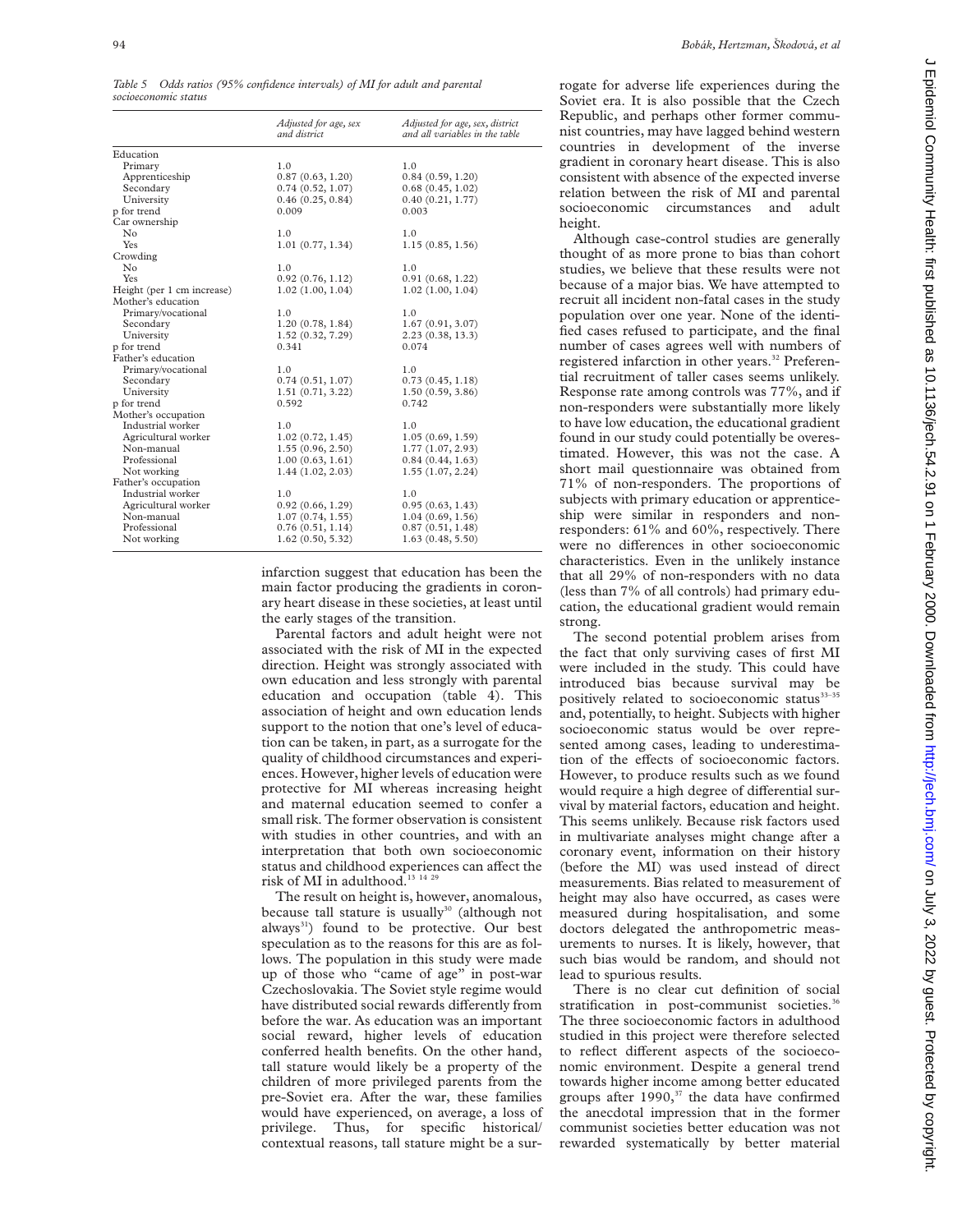conditions. We have found a weak relation between education and car ownership, and crowding was unrelated to the two other socioeconomic indicators.

Because of the absence of an open housing market, residential mobility was low, and people often relied on their families. It was not unusual for two or three generations to live in one house. New flats were, in general, allocated by employers or local authorities on the basis of two criteria: political reliability and labour force needs. In consequence, two broad groups were privileged: members of the party and preferred occupations. Neither of these criteria were necessarily related to other life circumstances. Most party members were not substantially richer or better educated than the rest of the population, and the preferred occupations often included manual workers without much education. There was an unofficial market in properties, and in some instances the above described allocation of flats owned by the state (or a factory) could be influenced by under the table payments, but the scale of such a "market" was probably small.

Car ownership can be taken as a measure of economic circumstances. There was a car market in Czechoslovakia before 1989 (although the variety of cars was limited), and car ownership was generally considered both desirable and a symbol of better position.<sup>37</sup> Data on income were not collected in this study, although it was considered at the design stage. Our Czech collaborators opposed questions on income for fears that this would jeopardise the response rate. In addition, the programme of restitutions initiated in 1990, which returned the property confiscated by the communist after 1948 to their original owners or their descendants, substantially changed the distribution of economic means by 1992, and the new reality would not be accurately reflected by data on income.

Education has been free and, although the allocation of university places was influenced politically, particularly in the 1950s, it was generally accessible to most people. The perception of education was somewhat paradoxical: it was not considered a road to success but it commanded high prestige.<sup>37</sup> For example, 62% of Czech in 1992 considered education important for achieving success in life, compared with 97% of British or 98% of Germans.<sup>37</sup> At the same time, education was important for self perception of own social status, although it was not rewarded by higher income. In the mid-1980s, wages of university educated men and women were only 27% and 40%, respectively, higher than of primary educated persons.37 International comparisons also confirm the weak association between income and education in the Czech Republic; for example, a Czech doctor earned 1.5 times more than a qualified worker in 1992, compared with a ratio of 2.7 in Britain. $37$  The importance of education for income somewhat increased after the fall of communism in 1989, but the relation in 1992 was similar to the pre-1989 situation. $37$ On the other hand, as the educational gradient in most risk factors increased after 1989,

mainly from non-economic reasons,<sup>38</sup> a part of the observed gradient in MI in this study might be attributable to post-1990 changes.

What possible mechanisms explain the educational gradient? We have previously shown that coronary risk factors are strongly related to education but not to material conditions,<sup>28</sup> and can therefore contribute to the gradient in MI. In this study, the educational gradient was reduced by adjustment for coronary risk factors. This points to health behaviours that reflect both individual and collective patterns.

Risk factors explained only part of the education gradient in MI, and the existence of other mediating factors is likely. These may include further physical or dietary factors, but may also include psychosocial factors. We have shown that among working men in our study, job decision latitude was strongly related to risk of MI, and explained a substantial part of the educational gradient in MI.<sup>39</sup> In fact, the combination of biological/behavioural factors and job control explained the entire educational gradient among working men. Although the biological mechanisms by which psychosocial factors would affect risk of MI are unclear, psychosocial factors, such as social isolation, social networks, psychosocial work environment or perceived control, may contribute to the gradient in coronary heart disease.

The authors thank the following physicians in district hospitals: L Berka, Z Cicha, R Emrova, M Hoke, D Kasik, J Klimecka, J Machova, J Novotna, J Pikhartova, A Skrlova, P Vojtisek and J Vorlicek.

Funding: the Czech MONICA study was funded by the Czech Ministry of Health. The case-control extension of the study was funded by a grant from the Wellcome Trust. MB was supported by the Wellcome Trust Research Training Fellowship in Clinical Epidemiology. CH has been supported by the Canadian Institute for Advanced Research, and MM is recipient of the British Medical Research Council Professorship. Conflicts of interests: none.

- 1 Marmot MG, Kogevinas M, Elston MA. Social/economic
- status and disease. *Ann Rev Public Health* 1987;**8**:111–35. 2 Goldblatt P. Mortality on alternative social classifications. In: Goldblatt P, ed. *1971–1981 Longitudinal Study*. London:
- HMSO, 1990. 3 Davey Smith G, Blane D, Bartley M. Explanations for
- socio-economic differentials in mortality. Évidence from<br>Britain and elsewhere. *Eur J Public Health* 1994;4:131–44.<br>4 Black D, Morris JN, Smith C, *et al. Inequalities in health: The Black report; The health divide*. London: Penguin Group, 1992.
- 5 Kitagawa EM, Hauser PM. *DiVerential mortality in the United States: a study in socioeconomic epidemiology*. Cambridge, MA: Harvard University Press, 1973.
- 6 Winkleby MA, Jatulis DE, Frank E, *et al*. Socioeconomic status and health: how education, income, and occupation contribute to risk factors for cardiovascular disease. *Am J*<br>*Public Health* 1992:82:816–20
- 7 Davey Smith G, Hart C, Hole D, et al. Education and occupational social class: which is the more important indicator of mortality risk?. *J Epidemiol Community Health* 1998;**52**:
- 153–60. 8 United Nations Children's Fund. *Children at risk in Central and Eastern Europe: perils and promises. Central and Eastern Europe in transition. Public policy and social conditions. Regional Monitoring Report No 4*. Florence: UNICEF, 1997.
- 9 Atkinson AB, Micklewright J. *Economic transformation in Eastern Europe and the distribution of income*. Cambridge: Cambridge University Press, 1992.
- 10 Lynch JW, Kaplan GA, Cohen RD, *et al*. Childhood and adult socioeconomic status as predictors of mortality in<br>Finland, *Lancet* 1994;343:524-7.
- Finland. *Lancet* 1994;**343**:524–7. 11 Brunner E, Davey Smith G, Marmot M, *et al*. Childhood social circumstances and psychosocial and behavioural factors as determinants of plasma fibrinogen. *Lancet* 1996;
- **<sup>347</sup>**:1008–13. 12 Davey Smith G, Hart C, Blane D, *et al*. Lifetime socioeconomic position and mortality: prospective obser-vational study. *BMJ* 1997;**314**:547–52.
- 13 Gunnell DJ, Davey Smith G, Frankel S, *et al.* Childhood leg length and adult mortality: follow up of the Carnegie (Boyd Orr) Survey of Diet and Health in Pre-war Britain. *J Epidemiol Community Health* 1998;**52**:142–52.